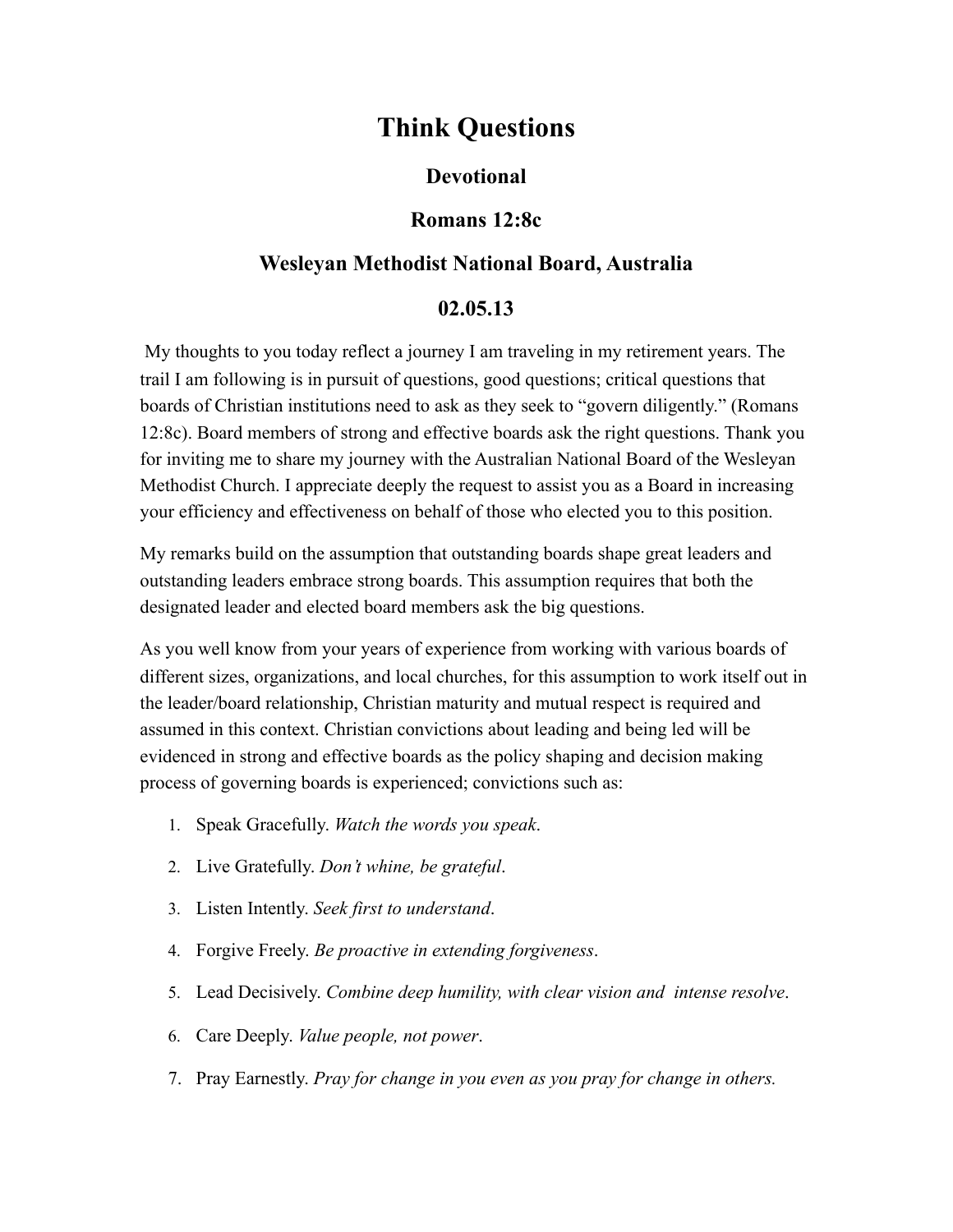Local churches of the Wesleyan Methodist Church in Australia rightly assume that the members of the National Board are mature and deeply committed Christians who can engage each other on the Board with penetrating questions about working together effectively as Christians and as a Board. Questions such as:

- 1. If "in Christ, all things are made new," then how does our relationship with Christ transform and convert the way we live and lead within this Board?
- 2. How can we work together as a Board so that relationships are redemptive and a witness to unbelievers of the reconciling work of God in Christ?
- 3. In the midst of conflicting expectations and often seemingly irreconcilable differences, what does it mean for the NBA of the WMC in Australia to lead in these conflicting situations, really lead, with the mind of Christ?

It is possible that the very functions of this Board can nurture transformative, redemptive and reconciling relationships within and between board members. And, in the process, the National Board can model for pastors and lay leaders on boards of local churches throughout this great country a path towards increased efficiency and effectiveness even in the midst of honest and intense differences within the Board over mission, vision, values and traditions.

# **Good Questions. Honest Questions. First Questions.**

*What* do board members do? Why do they do what they do? *How* do board members do what they are supposed to do? Members of various boards will perhaps answer these questions differently dependent upon the nature of the organization. The National Board, your district boards and local church board members, for instance, respond to these questions differently than members of college boards or community not-for-profit boards, like the local YMCA board or a community service organization board. Knowing the responsibilities of board members is the first step in strengthening the governing boards on which the individuals serve.

In a cross-country airplane trip, a discussion ensued regarding not-for-profit governing boards. I was reading a book on board development. The person next to me was the chief training and development officer for a large insurance firm and an officer in the national governing board for training and development professionals. In the midst of our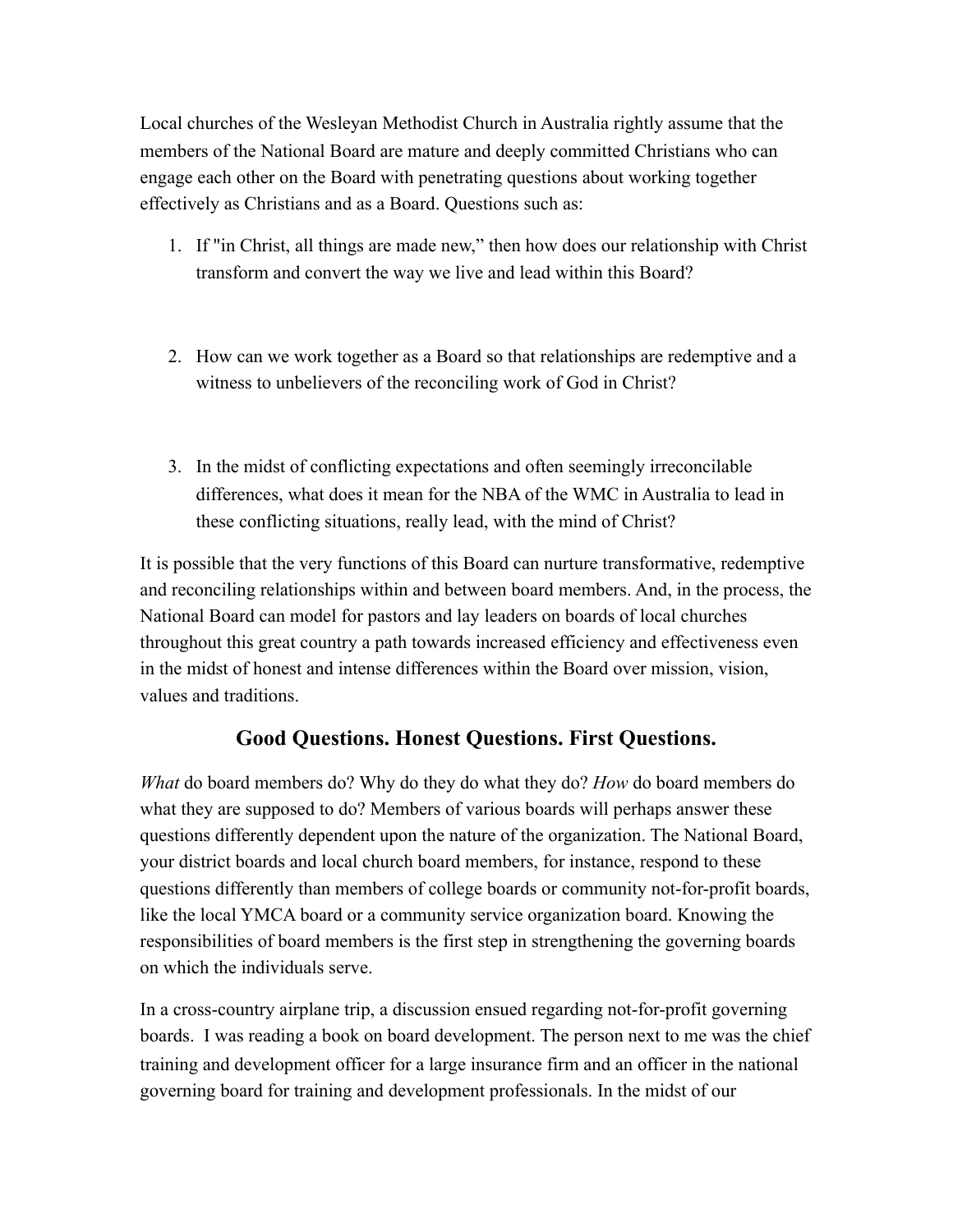discussion, I asked the training professional, "What is the *mission* of the professional governing board on which you serve? What is the *vision* for the organization? Is there a *strategic plan* for the national organization that has been approved by the governing board?"

A fascinating discussion pursued until the plane landed in a distant city. She could not state the mission or define the vision for the organization. There was no strategic plan. She wanted a copy of the book on board development!

Strong and effective board members know and communicate the mission, vision, and values of the organization. They ask good questions that lead to strong policies and decision-making with a laser beam commitment to the organization's mission vision, and values.

### **What is the mission and vision of** *this* **Board?**

Dr. William C. Crouthers, president emeritus of Roberts Wesleyan College in Rochester, New York, USA, and current president of PRESIDENTIAL LEADERSHIP ASSOCIATES, a consulting organization for higher education presidents and boards, discusses below the differences between mission, vision, and values statements and documents. He believes, as perhaps you do that:

**A Mission Statement** is a statement about the basic purposes of the organization. It is a statement about the organization's reasons for existing. A mission statement may grow out of discussions around the following six questions:

- 1. Who are we?
- 2. What are the basic social needs we exist to meet?
- 3. What do we do to respond to those needs?
- 4. How should we respond to our key stakeholders?
- 5. What is our philosophy and what are our core values?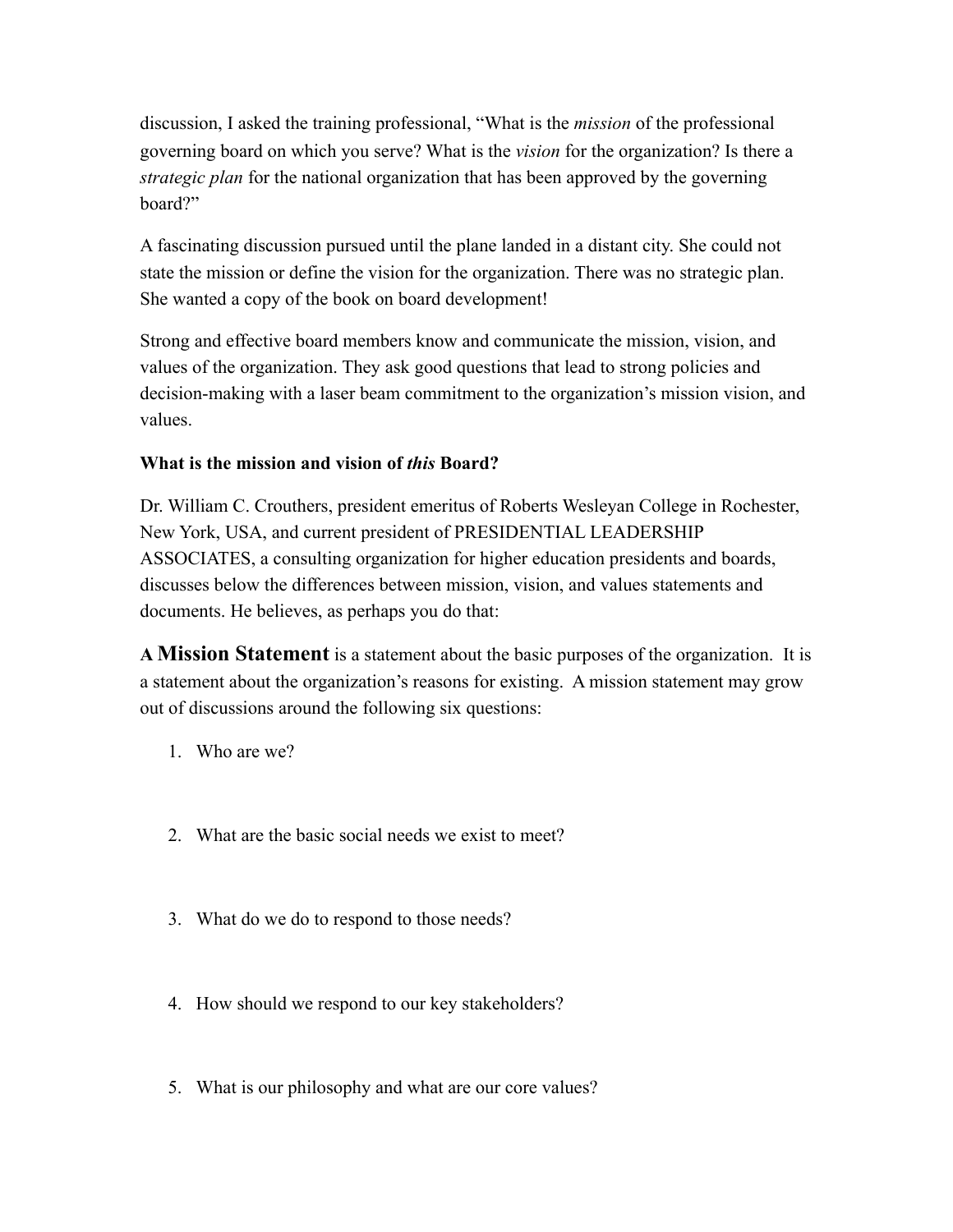6. What makes us distinctive or unique?

The mission statement clarifies an organization's primary intentions. An organization is a means to an end. It is not the end in itself. In other words, an organization serves a greater purpose that is more important than the organization itself. A mission statement will define the organization's *role, bring focus to activity, and eliminate ambiguity concerning its reason for being*.

#### **Vision**, on the other hand,

- 1. Is a "see" word. What might the organization "look like" ten years from now?
- 2. Suggests a future orientation an image of the future, an end result.
- 3. Connotes a standard of excellence, an ideal that can be realized.
- 4. Has the quality of uniqueness. What in the future should make the organization singular and unequaled?

*Vision is a mental image of a possible and desirable future state of the organization.*

#### **Vision evolves out of answers to these questions.**

- 1. If we could invent the future, what future would we invent for the organization?
- 2. About what do we have a burning passion that we would like to see expressed through our work?
- 3. What could be the distinctive role or contribution of the organization in the world?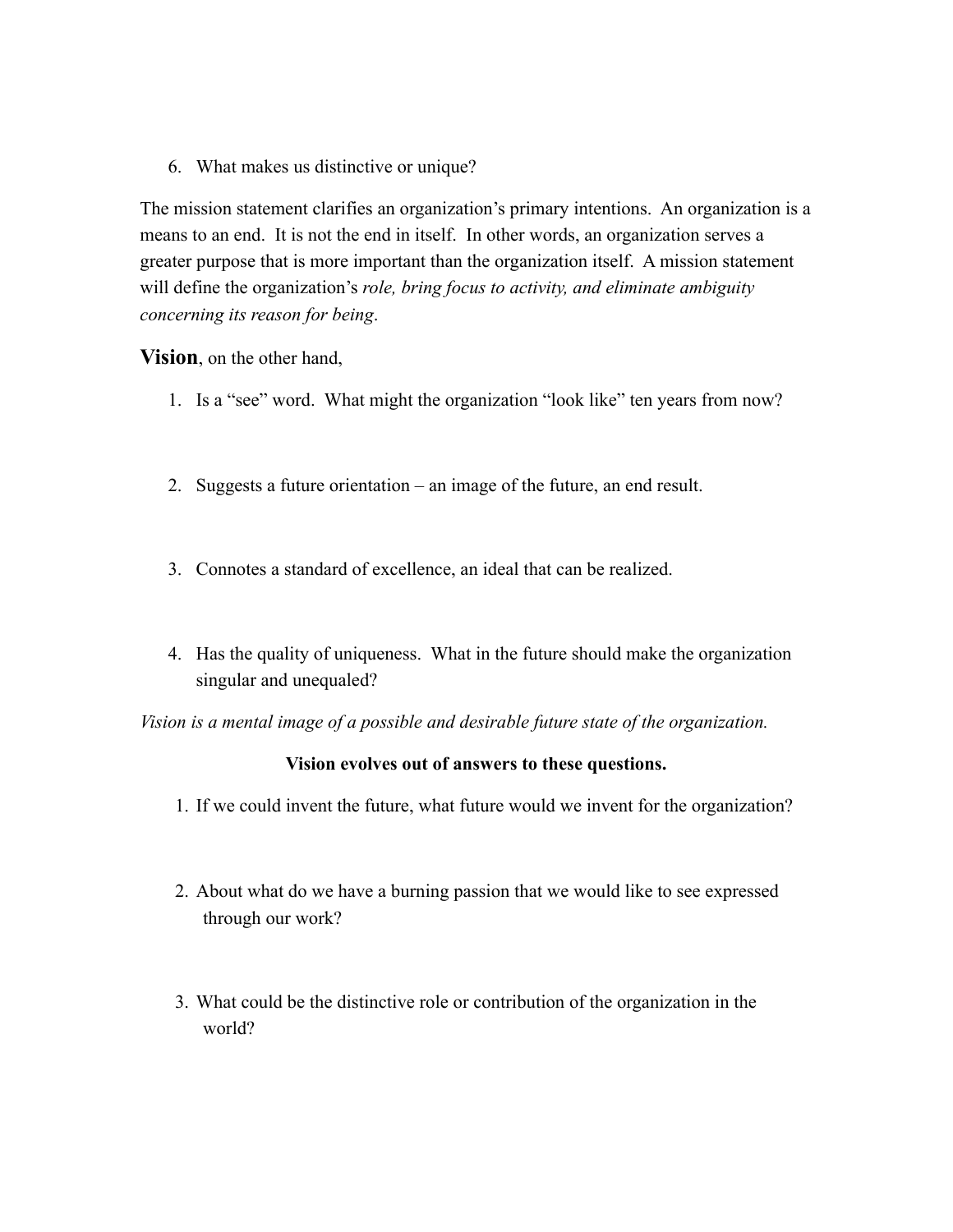4. What is our collective agenda? What do we want to prove?

5. What is our destiny?

**Values** tell us how we expect to travel to where we want to go**.** *It describes how we intend to operate as we pursue our vision.* Governing values would include the following:

- 1. The lines that we will not cross (law/ethics/ morals/fiscal maleficence/other).
- 2. How we expect to regard our constituents and stakeholders.
- 3. How we want to behave toward each other.

I remember working with the Mount Vernon Nazarene University campus community and governing board to craft the following vision statement for the institution.

> "Mount Vernon Nazarene University: An academic community of faith, Shaping Christian leaders and disciples For lifelong service and global impact."

Again, what is the mission and vision of *this* Board?

# **Questions about the Responsibilities of the Board**

Let's drill down deeper. Strong and effective boards, as you know, think and work in the three modes of governance.

Responsibility #1: *Fiduciary*. This mode of governance deals with the stewardship of tangible and overall assets of the church or the organization. Fiduciary responsibility includes oversight of the church or institutional finances and the approval of an annual operating budget. These concerns compel boards to establish policies for the funds raised and money received for the organization. Is a realistic operating budget in place? Are resources used wisely? These are leadership questions.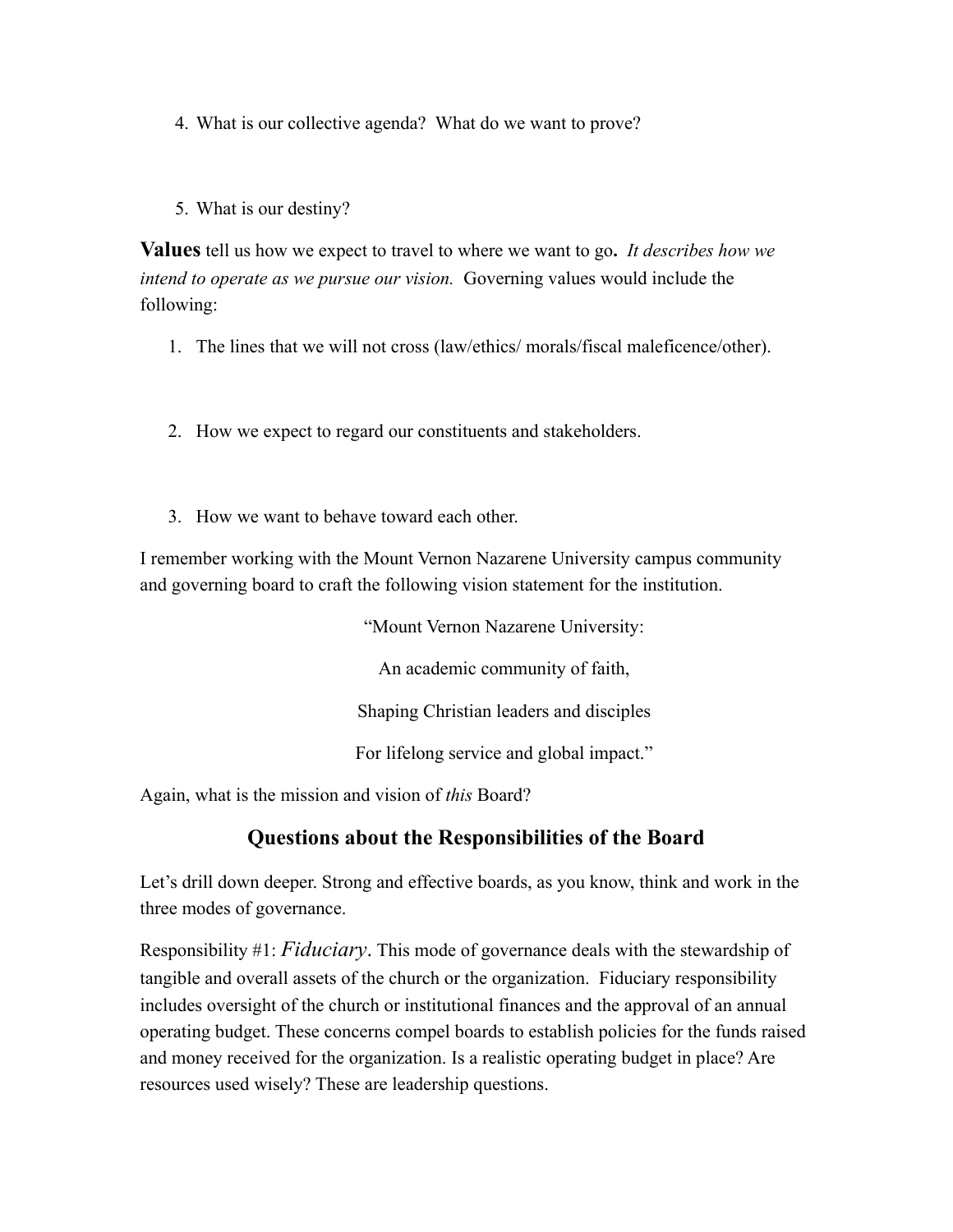Fiduciary responsibilities ensure that legal and financial integrity is maintained. Are the results monitored? Is due diligence pursued? College boards, for instance, exercise their fiduciary responsibility for the financial health, academic integrity of the college, and the spiritual well being of the students who study and the employees who work at the school. What are the fiduciary responsibilities of this Board?

Responsibility #2: *Strategic*. A governing board is responsible for a strategic plan for the church or organization. For the National Board, the strategic planning process may and perhaps does involve other key stakeholders in the denomination. It is the Board's responsibility, however, to insure that a strategic plan is in place. This requires a close working relationship between pastors, lay leaders, congregations, and the district boards of administration. How is the strategic plan for *this* Board designed, communicated, and modified? Are you proactive and intentional in strategic planning? Does the operating budget reflect the priorities of the strategic plan adopted by the Board?

Responsibility #3: *Representative*. This responsibility of a governing board is rooted in the values, traditions, and beliefs organization. Problems are framed in light of the heritage of the local churches, districts, and the denomination at a national level. I am sure that your programs at the national level reflect the values of the denomination. How do the expenditures facilitate the fulfilling of the Board's mission and vision? How is the ethos of the denomination communicated through the various programs? Does the way you process those decisions reflect the holiness testimony you profess?

Board members are representatives in two ways. They bring issues from the districts and churches to the National Board, and the Board reinforces the mission and vision of the denomination to the districts and local churches at the grass roots level.

You know when your Board members ask good questions. The process leads to strong fiduciary, strategic, and representative policies and decision making. Keep asking these questions with a resolute commitment to the Board's mission, vision, and values.

# **'Sense Making' and 'Problem Framing' Questions**

Strong and effective board members focus on value defining, forward looking questions that address the legal, planning, and representative or restorative concerns of the faith community for which the Board is responsible. In the same way, 'sense making' and problem framing' questions help the Board make sense of the issues before them and frame the problems in ways that bring focus and intentionality to the discussions.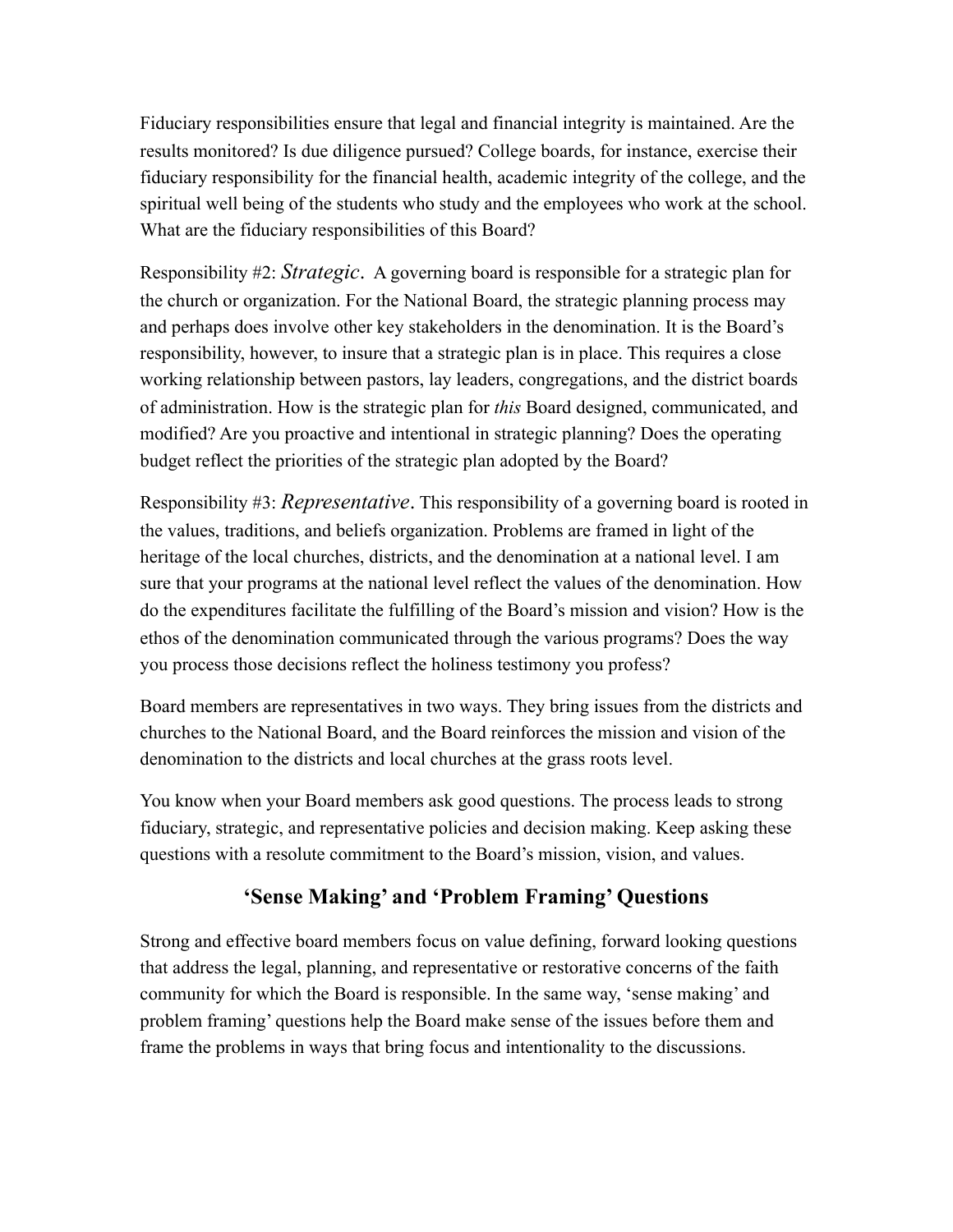Visional questions that help you address "identity" issues and clarify the missional purpose of the National Board are similar to a journalist's foundational questions for any report: who, what, where, when and how. Asked another way, you probe these questions:

- 1. Who are we?
- 2. Where are we…now?
- 3. Where are we going?
- 4. What is our end goal?
- 5. How will we get there?
- 6. Why is it important to get there?
- 7. How will we know when we get there?

Board members vigorously, and sometimes vehemently, discuss these and other questions. Policy options decisions are then made within the Board meetings. Whatever differences exist within the Board meeting are placed aside when a majority vote is taken. Communication of Board action **outside** the Board meetings is made with a **unified** voice. The Board has spoken. Everyone gets behind the decision made. No minority reports. You move ahead united.

Shape the Board agenda as appropriate with time to thoroughly discuss these questions. Often, these 'sense making' and problem framing' questions are included in the report of the national leader/chair. For sure, key reports are received. However, the Board agenda should be developed intentionally by planning significant time during the Board meetings for regular, purposeful discussion of key questions. Some boards structure their meetings around three broad categories: (1) Items for Dissemination; (2) Items for Discussion; (3) (3) Items for Decision.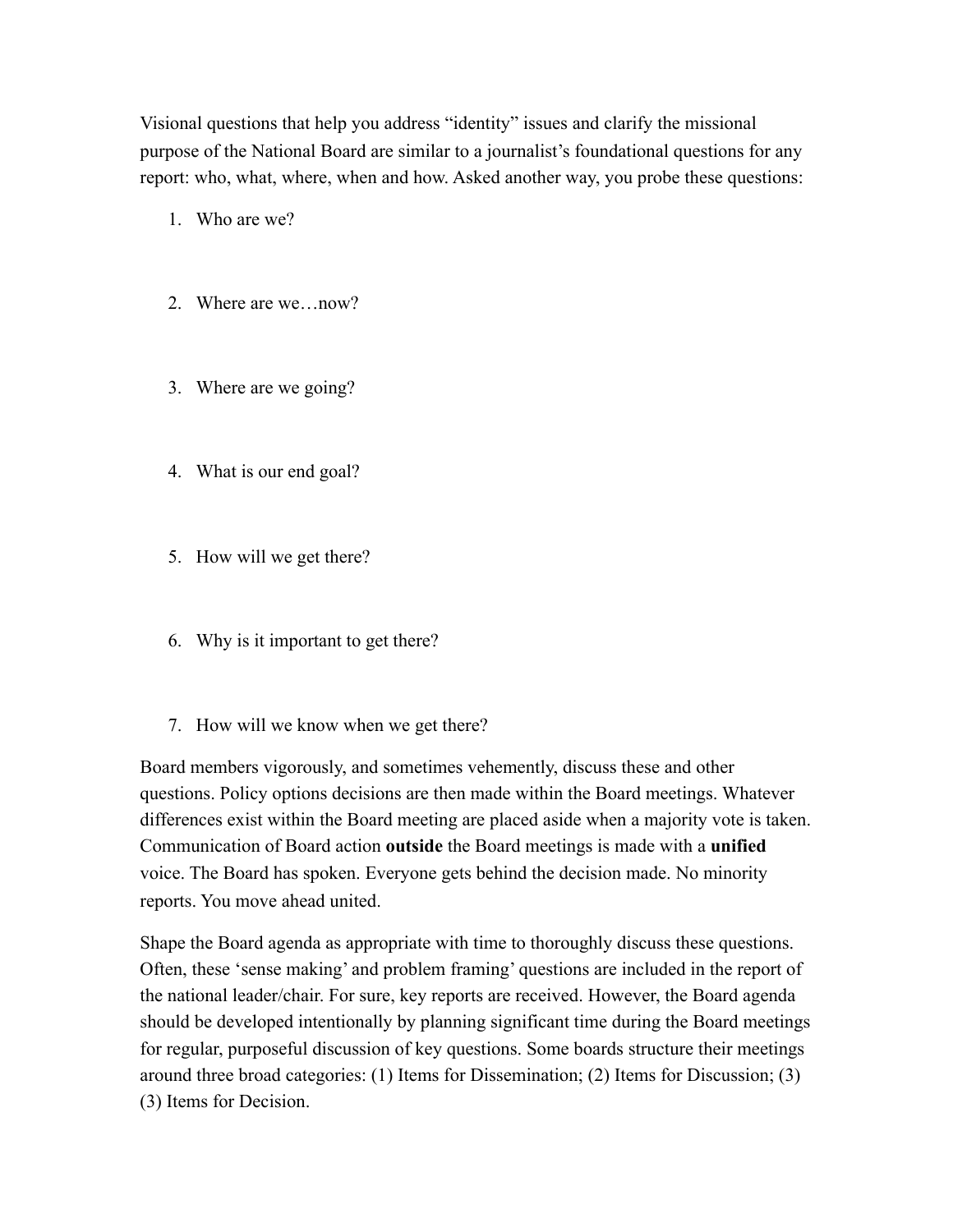With this model, the items for discussion are each stated in the form of a question. This discipline helps focus the discussion on the real questions being considered.

Good 'sense making' and 'problem framing' questions can lead to a strong synergistic partnership between the National Board, district leaders and the local church pastors. Questions like:

How would we define the "ethos" of this Board?

What are we thinking or dreaming about regarding the Board?

What did we learn that was of greatest value this year?

What are we hearing from the districts and local churches that we need to hear?

What are our concerns as a National Board?

What outcomes do we desire?

What questions do we need to ask to better understand the overarching problem/s we are facing?

When members engage these questions or topics, the Board is freed from non-substantive issues. The important questions are asked and thoughtfully, prayerfully, and honestly discussed. A stronger bond emerges between local church/district leaders and the National Board.

The National Board, and perhaps district board, meetings may be more substantive and focused on the strategies needed for the mission and vision implementation as opposed to being dragged down often by the drudgery of detail in just managing the organization.

It is critically important to determine what this National Board *can* and *should* do that no other entity in the denomination nationally can do. For instance,

"How can we collaborate more effectively on a national level with sister denominations or educational institutions to more effectively accomplish our mission, train our pastors and resource our laity?"

New direction for the future is often forged together when these 'sense making' and 'problem framing' questions are asked as opposed to returning to or dwelling on the past. Solutions to the significant problems are honestly addressed; decisions are made and then implemented. Resources are aligned. Action plans are created. Pastors, district leaders, and the National Board, and perhaps sister denominations can move in the same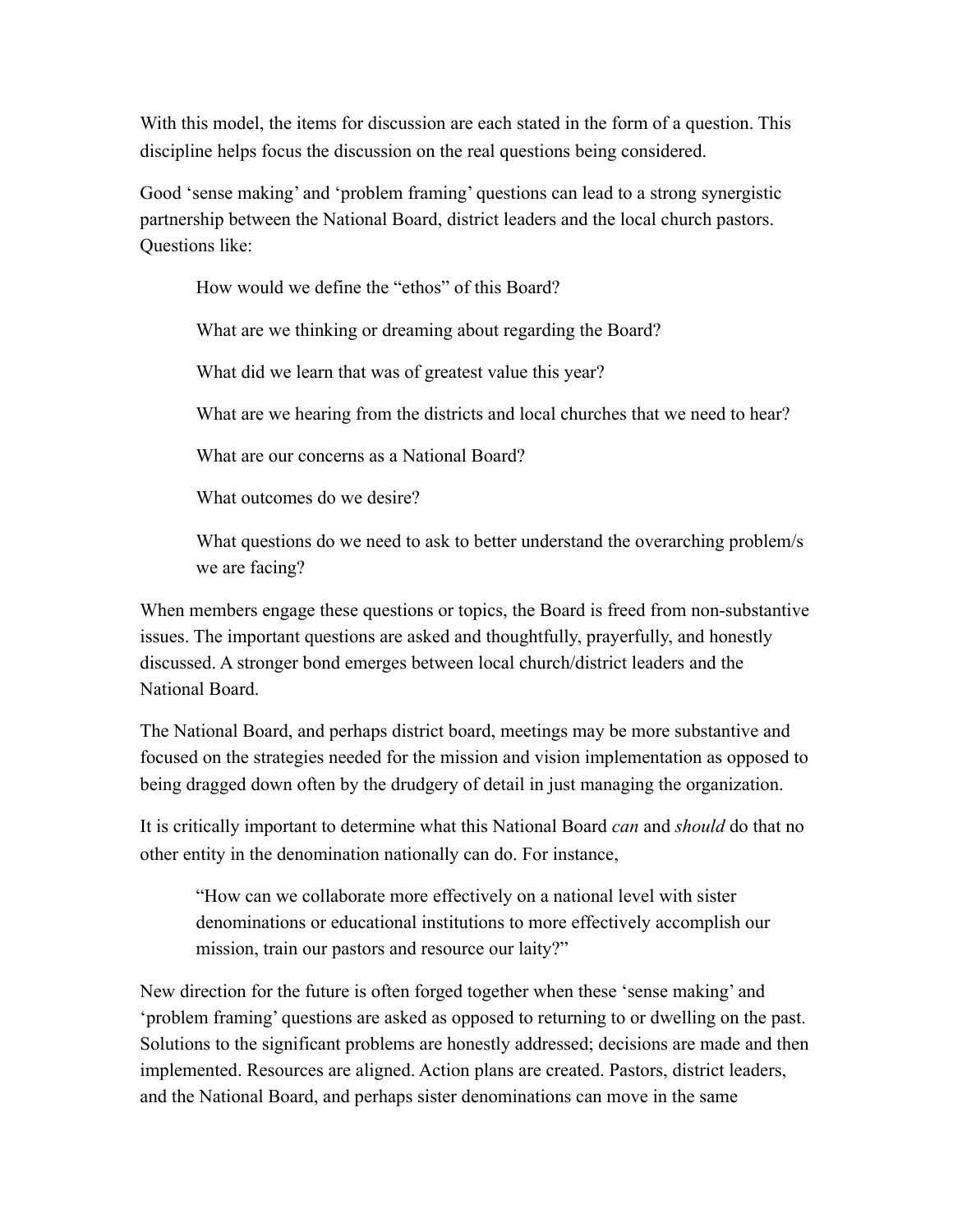direction. All can be energized.

## **Strategic Questions in "Crisis Situations"**

Pragmatist, philosopher and educator John Dewey proposed that, "A problem well defined is a problem half solved." In other words, work to clarify the real problem or issue that is creating the crisis or misunderstanding. Crises sometimes arise within the life of faith communities. Asking good questions is essential for these crisis situations to be addressed properly, for the relationships within the boards to mature, and the work of the board to be effective.

A strong National Board chair is not afraid of "tough" questions from the Board and to the Board during these times of crisis. Nor should he/she be afraid of questions that look back, evaluate the present, and anticipate the future. Together, you determine,

What is the real issue? (Too often we deal only with the symptoms)

What *is* the question?

What are the facts?

What are the possible solutions to this crisis we are facing?

What are we doing right that is essential for the long-term strength of the National Board?

What are we *not* doing that is fundamental to the future of our denomination?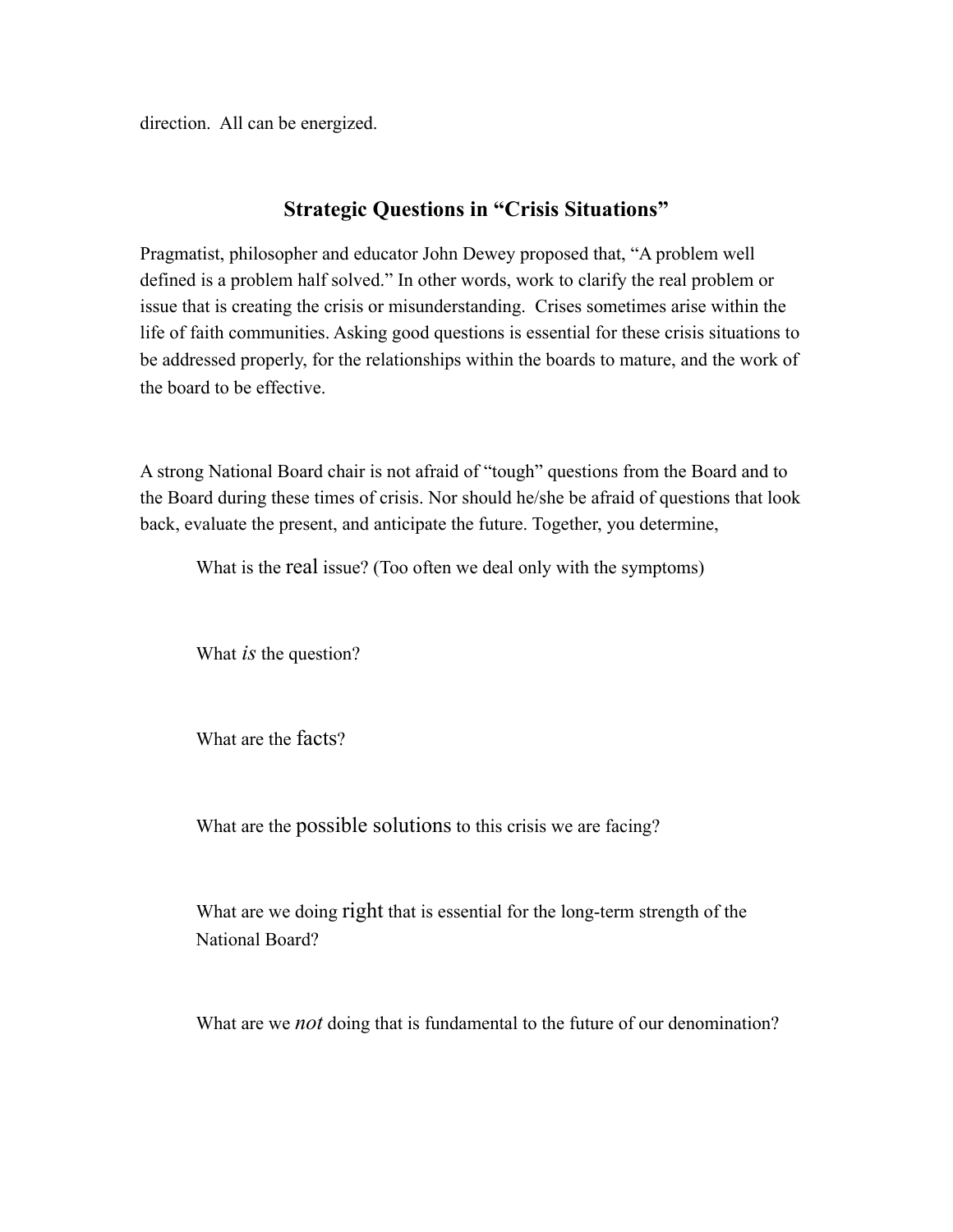What needs to change?

### **Relational Questions (that need to be asked)**

Let's probe even more deeply. As you think of the people with whom you work on this and other boards, what kinds of people are hardest for you to accept?

- 1. Why do you think this is so?
- 2. How do you think this makes God feel?
- 3. How do you think God sees that person—or those persons?
- 4. How does your response affect your own relationship to God?

Pastors, district leaders, and the National Board chair often work with their governing boards, I suspect, in the creative and growth-producing tension of holding to your vision for the future while holding just as firmly to the realities of the present, including board members who differ, and often collide, with the leader. In the process of working through this tension, the leader and the board can experience the transforming, redemptive, and reconciling work of God in their relationships. What a powerful witness to believers and non-Christians alike!

Reflect on these practical lessons as you work together on the Board to "accept one another, then, just as Christ accepted you, in order to bring praise to God." Romans 15:7 NIV.

- 1. Good and godly people often see things differently.
- 2. Many issues over which we experience conflict are culturally, ethnically, local community, even family based, and not a violation of scripture.
- 3. Differences that divide us have the potential to alienate members of the body of Christ and to impact negatively the work of God in our communities.
- 4. Acceptance of our brothers and sisters in Christ who differ with us is to love, respect and honor them, as God loves them.
- 5. Acceptance of others implies that we can learn from them.

The overarching question is this: How can we mature in Christlikeness and increasingly reflect an acceptance of others (Romans 15:7) within the community of faith we serve as we function as a National Board with integrity and grace?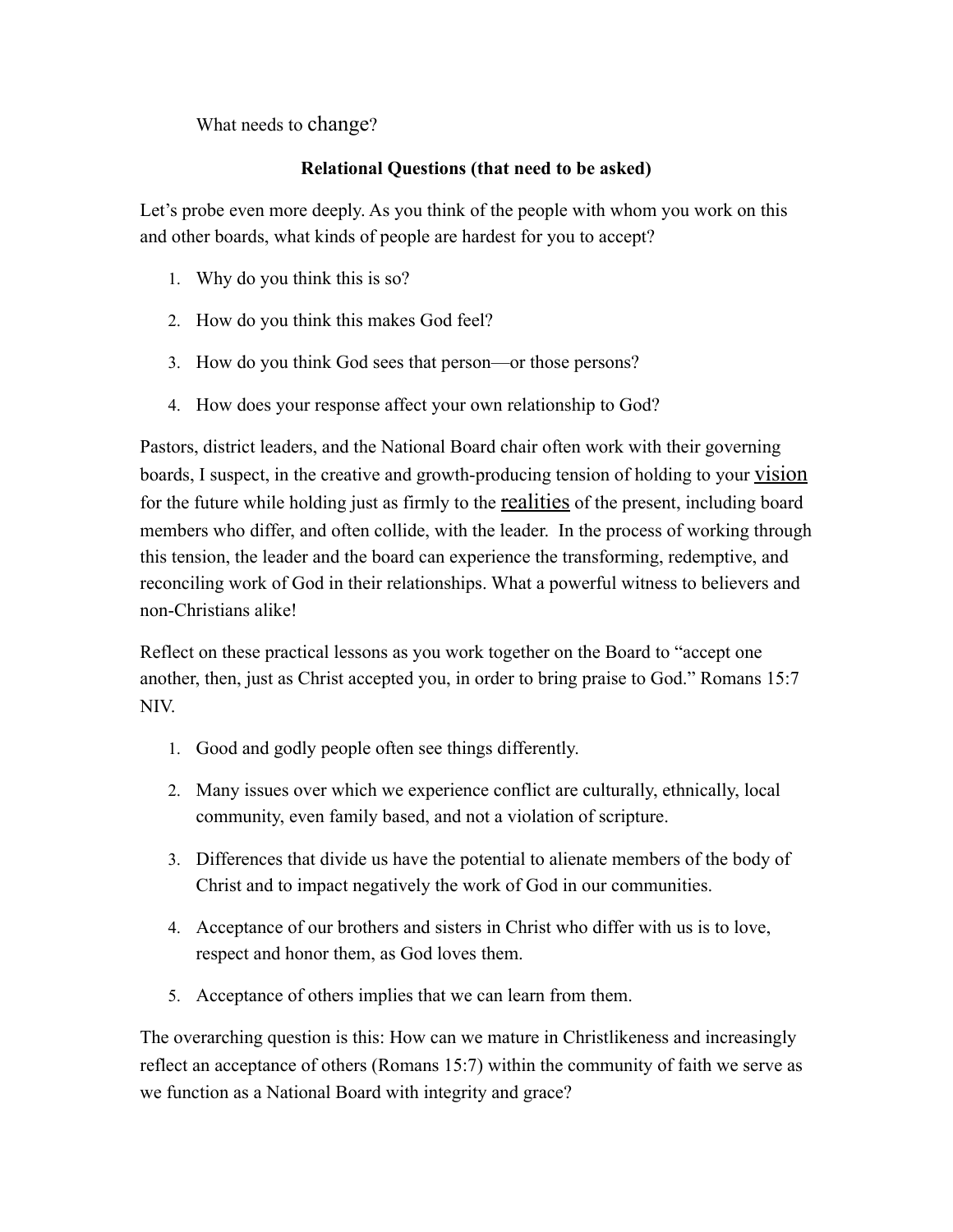#### **Summary**

This chapter began with some Christian convictions resolute in strong and effective boards. These convictions about the leader and the led are evidenced in governing boards, like the National Board, as the policy-shaping and decision-making processes are experienced; convictions such as:

- 1. Speak Gracefully. *Watch the words you speak.*
- 2. Live Gratefully. *Don't whine, be grateful.*
- 3. Listen Intently. *Seek first to understand.*
- 4. Forgive Freely. *Be proactive in extending forgiveness.*
- 5. Lead Decisively. *Combine deep humility with clear vision and fierce resolve.*
- 6. Care Deeply. *Value people, not power.*
- 7. Pray Earnestly. *Pray for change in you even as you pray for change in others.*

Think questions. Not just any questions, strong and effective board members ask the *right*  questions. The questions I have asked you today are only examples or models. Each board will shape the specific questions needed for a particular time and setting.

Asking the right questions is a means to an end. These 'sense making' and 'problem framing' questions do enable us to more clearly visualize the strategic direction or identify the 'real' crisis. Good questions clear the way for a united embrace of the Board's mission and vision so that every issue before the Board is approached with a laser beam commitment to this mission and vision.

Strategic questions lead to answers that shape the direction toward which key goals are pointed, and a comprehensive implementation plan is framed. These questions help identify clearly the parameters within which you work and the outcomes desired for your Board responsibilities.

Answers to "Good Questions, Honest Questions, and First Questions" enable boards to lead decisively even if some good and godly people with whom you work continue to differ over the policy decisions. With the above mentioned convictions motivating board members, and with answers to the right questions answered and addressed, the National Board and other boards on which members serve can move ahead in deep humility, clear vision, and intense resolve.